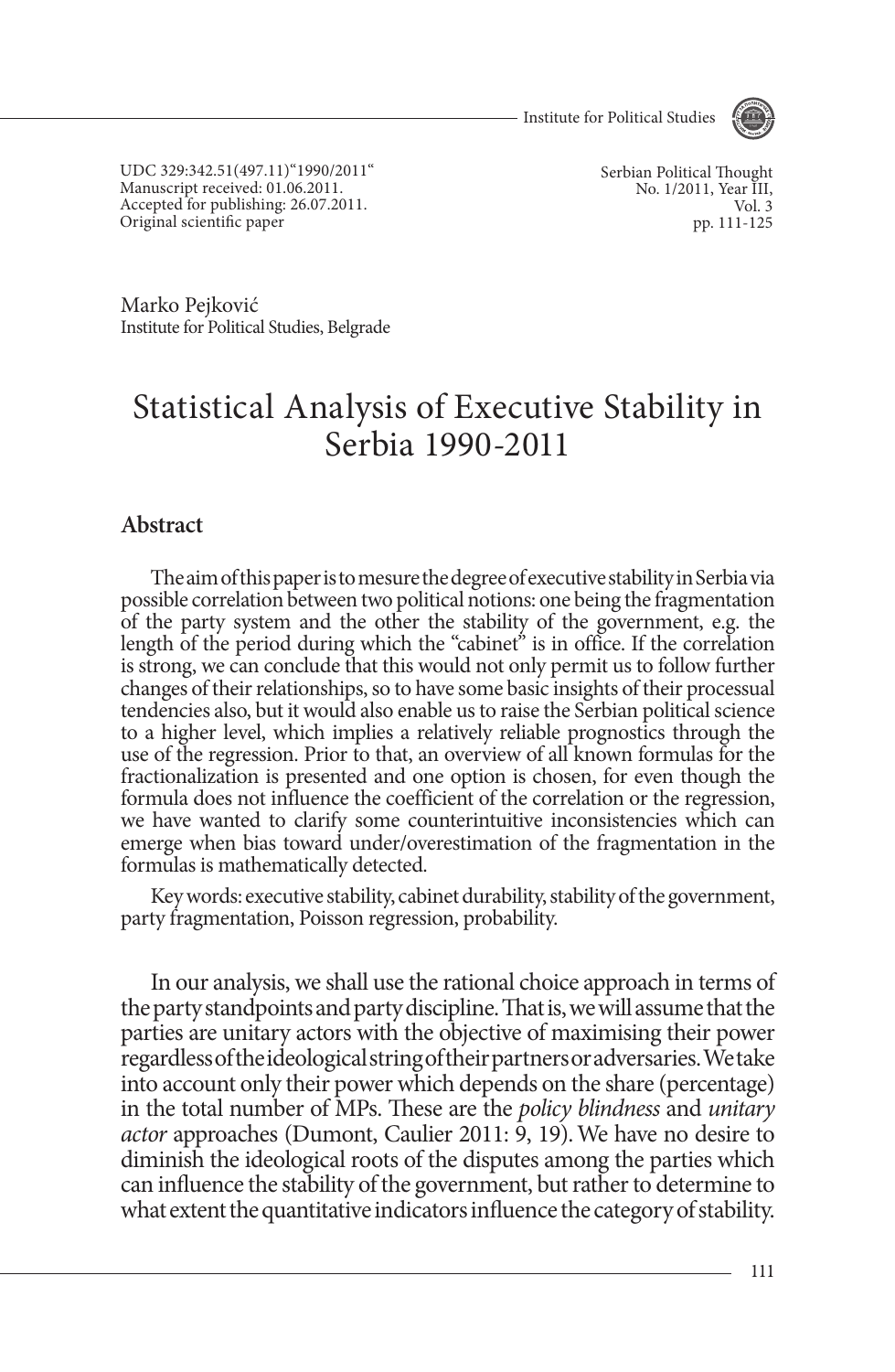**SERBIAN** POLITICAL

Even more so because in the paper which represents the grounds for our work, Herman and Tailor have confirmed that there are no ideological type differences which could better explain the variability of the government stability from the degree of fragmentation of parties in a parliament. They have calculated, in the cross-national analysis of 196 post-war governments, the correlation coefficient with the negative sign between the fractionalization and stability ( $r = -0.448$ ). This value shows us that this is a strong negative correlation, and the coefficient square  $(r^2 = 0.201)$  shows that the parliamentary fragmentation accounts for one fifth of the government stability variation (Taylor, Herman 1971: 31) during which the correlation is significant at the (0,01) level. We will calculate the degree of the correlation, having in mind the mandate of each Serbian government from 1990 to 2011, however, before that, we choose the intuitively valid fragmentation formula with the minimal deviation.

### **Fragmentation Formulas**

The Laakso-Taagepera index (Laakso, Taagepera 1979: 3-27), e.g. the effective number of parties (ENP) is most commonly used. As Lijphart points out, this index is nothing more than an adaptation of the fractionalization index offered by Douglas Rae (Lijphart 1990: 483). The formula for the Rae's index is:

$$
F=1-\sum_{i=1}^n\;Si^2
$$

where *n* is the total number of parties, *i* is an individual party, and *Si*  is the share of each party in a parliament. Therefore, if five parties have equal share of 20%, the index value will be 0,80, thus implying greater fragmentation then when we have two parties with 50% share with index value 0,50. According to Lijphart, the advantage of the Laakso-Taagepera index is that it can also be interrpreted as a number of relevant parties, not only as an abstract value (Dumont, Caulier 2011: 6). The formula:

$$
ENP = \frac{1}{\sum_{i=1}^{n} St^2}
$$

enables us to calculate the situation in which five parties equally share positions in a parliament with the value 5.00, because at that specific moment all five parties have equal chances of forming a government.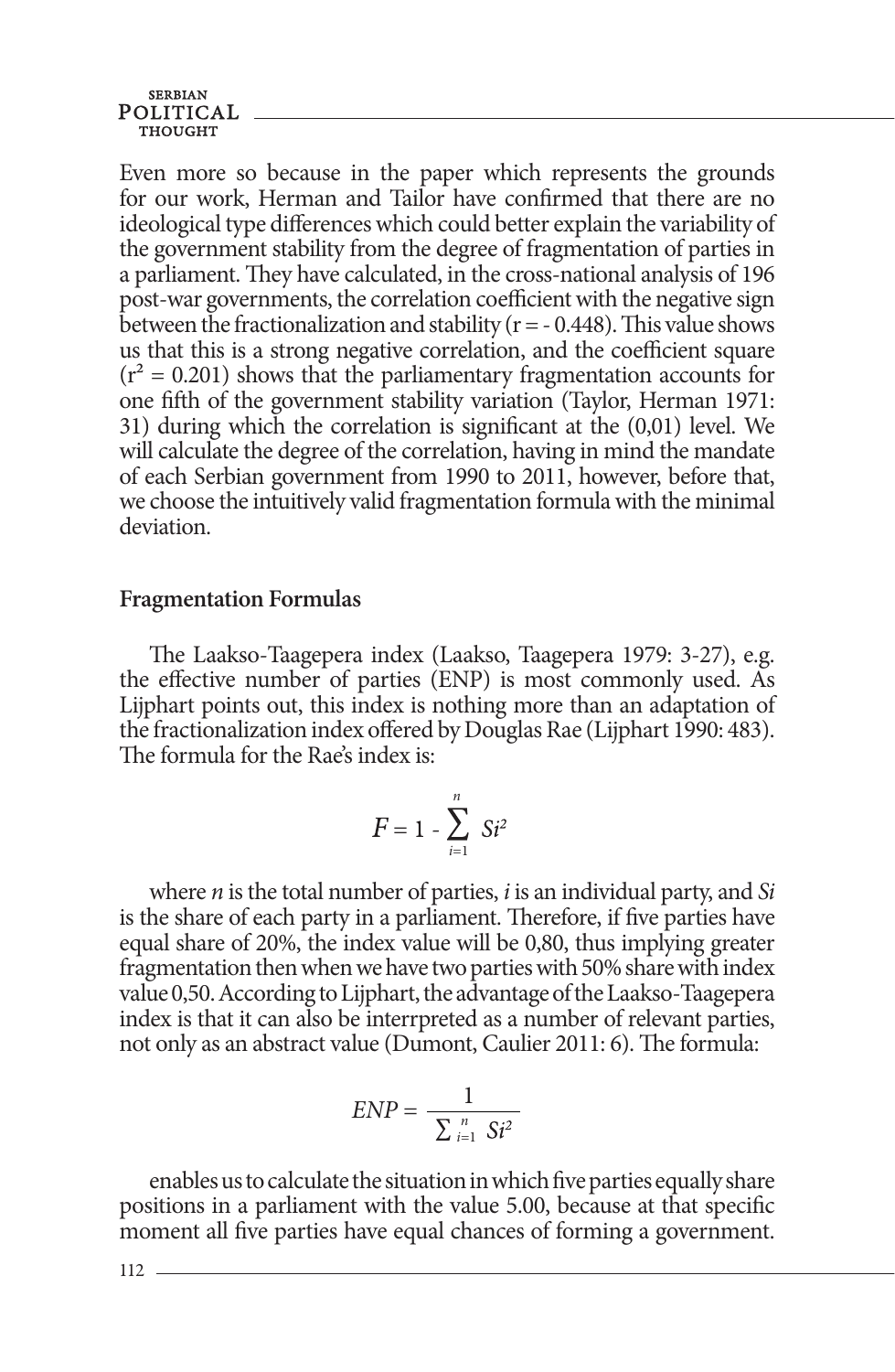If four of them are at the quantitatively same level, then the number of effective parties is 4.00, etc. However, if we do have five parties in the parliament, and the ENP is 4.00, then this means that some parties (or just one) have more "political weight" than the others and that they dominate over the "smaller ones" due to a greater number of seats. We should keep in mind that, in this formula the sum of all share squares is in fact the Hirchman-Herfindahl concentration index (HH) which represents the probability that two randomly chosen MPs will belong to the same party (Kuster, Botero 2008: 5).Regardless of the fact that it represents the improvement of the previous formulas and that it is most commonly used, the ENP has had its share of criticism.

One part of the criticism referred to the fact that the ENP does not provide higher values, and the other to the fact that it overemphasizes fragmentation. Here, the Kesselman-Wildgen hyperfractionalization and the Molinar index (NP) are concerned (Molinar 1991: 1383-1385). We calculate the Kesselman-Wildgen index (I) with the formula:

$$
I = antilog\left(-\sum_{i=1}^{n} (Pi\ log\ Pi)\right)
$$

Where the *antilog* is in fact the Euler's number or the exponential constant (е2,71), since the exponential function is the inverse of the logarithmic. *Pi* is the share of each party, and the *log* is actually the natural logarithm with the base *e*, and not 10 as it would follow on the basis of this label. Therefore, we believe that in this formula *ln* should be used as a common sign for the natural logarithm instead of *log*. Just to remind ourselves, the natural logarithm of *x* is a number that we raise to the base *e*, in order to get that number *x*. The minus sign in front of the sum has been put to annul the negative value in the inner parentheses since the natural logarithm of each number that is less than 1 (shares of parties in decimals) can only be a negative number (!). Therefore, it is clear why this index is tied to hyperfractionalization. The lower the percentage of a party in a parliament, the higher the negative natural logarithm, which will increase the *e* base level with the same degree and thus automatically increase the number of relevant parties. To best see how this index is biased parliament we will imagine a hypothetical parliament in which one party holds 49% of the seats, ten hold 5% each and one holds 1%. The number of relevant parties at the time is even 6.55 (!). The ENP gives a value of 3.77 for the same hypothesis.

However, these formulas do not treat separately the power of the *biggest* party, as opposed to the Molinar index. Molinar correctly concludes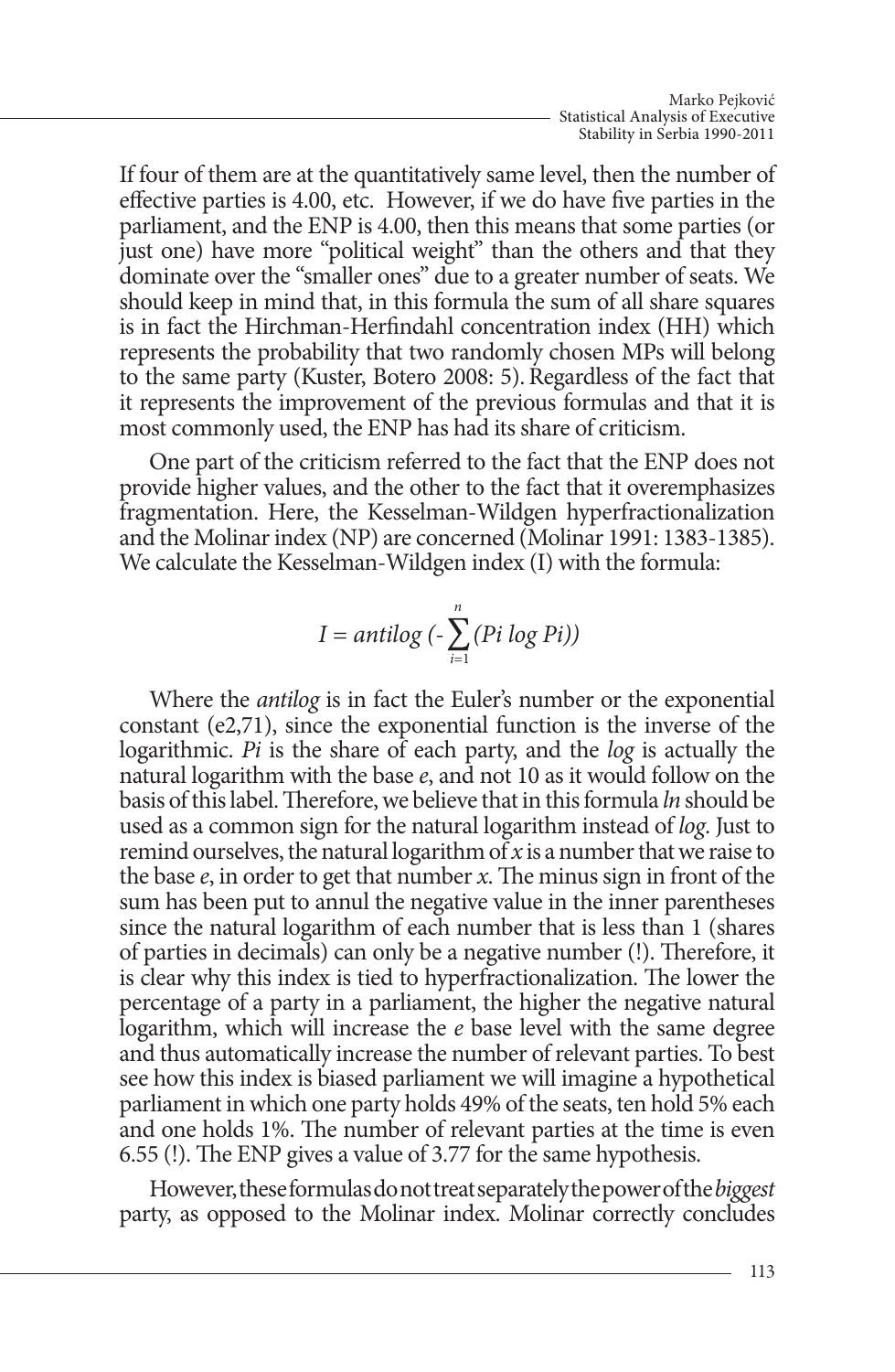that the number of relevant parties will be inversely proportional to the power of the party with the most votes. He also argues that both the ENP and the I react too sensitively *(overreact)* to even the smallest changes in the power of the leading party. His index yields the lowest value in relation to our hypothesis on 1.86. It is obtained by multiplying the ENP formula with the expression in which the difference between the sum of the share square of each party and the square of the strongest party is divided by the sum of squares and in the end we add one:

$$
NP = 1 + N \frac{(\sum_{i=1}^{n} Pi^{2}) - P1^{2}}{\sum_{i=1}^{n} Pi^{2}}
$$

where the N is the Laakso-Taagepera index.

However, in order to rationally choose an index, it is not enough just to determine which produces higher, and which produces lower scores in order to fit our intuitive understanding of the nature of the party system. It is necessary to verify which of the NP and ENP indices show, more accurately and evenly, i.e. with less biased deviations and anomalies shown through their values the change in the power of the strongest party. We dismiss the I index from consideration immediately because it is exponentially biased. We adopt the Dunleavy-Boucek model of maximum fractionalization, which provides greatest possible distance between the biggest and the other parties (Dunleavy, Boucek 2003: 296). Thus, if the first has  $45\%$  or  $30\%$  of the votes, all others have 1% each (so 55 of them, i.e. 70). The reason for this is, that with such great discrepancies greater deviations from the formulas can be easily observed, and therefore the advantages/disadvantages of the individual, although the model itself has obviously no empirical value. The hypothesis says that with the reduction of power of largest the party (from 45% to 40% and 30% to 25%) the others do not win over more individual power, but only an increase in the total number (60 of them with 1% of the seats, i.e. 75 with 1%) in order to better detect the deviations.

The NP index does really undermine the fragmentation when measuring the decrease of power of the strongest party from 45% to 40%, since then we observe the growth of the fractionalization from 1.18 to only 1.21. The decrease of 5% in power produced the increase of the index for mere 2.54%. The fact that the Molinar index overrates the fractionalization on lower level of analysis (the fall from 30% to 25%) allows us to exclude the Molinar index from further analysis. Namely, index value shifts from 1.74 to 2.53 and thus increases by as much as 45.4% (!). This index is even more biased at the lower levels. We conclude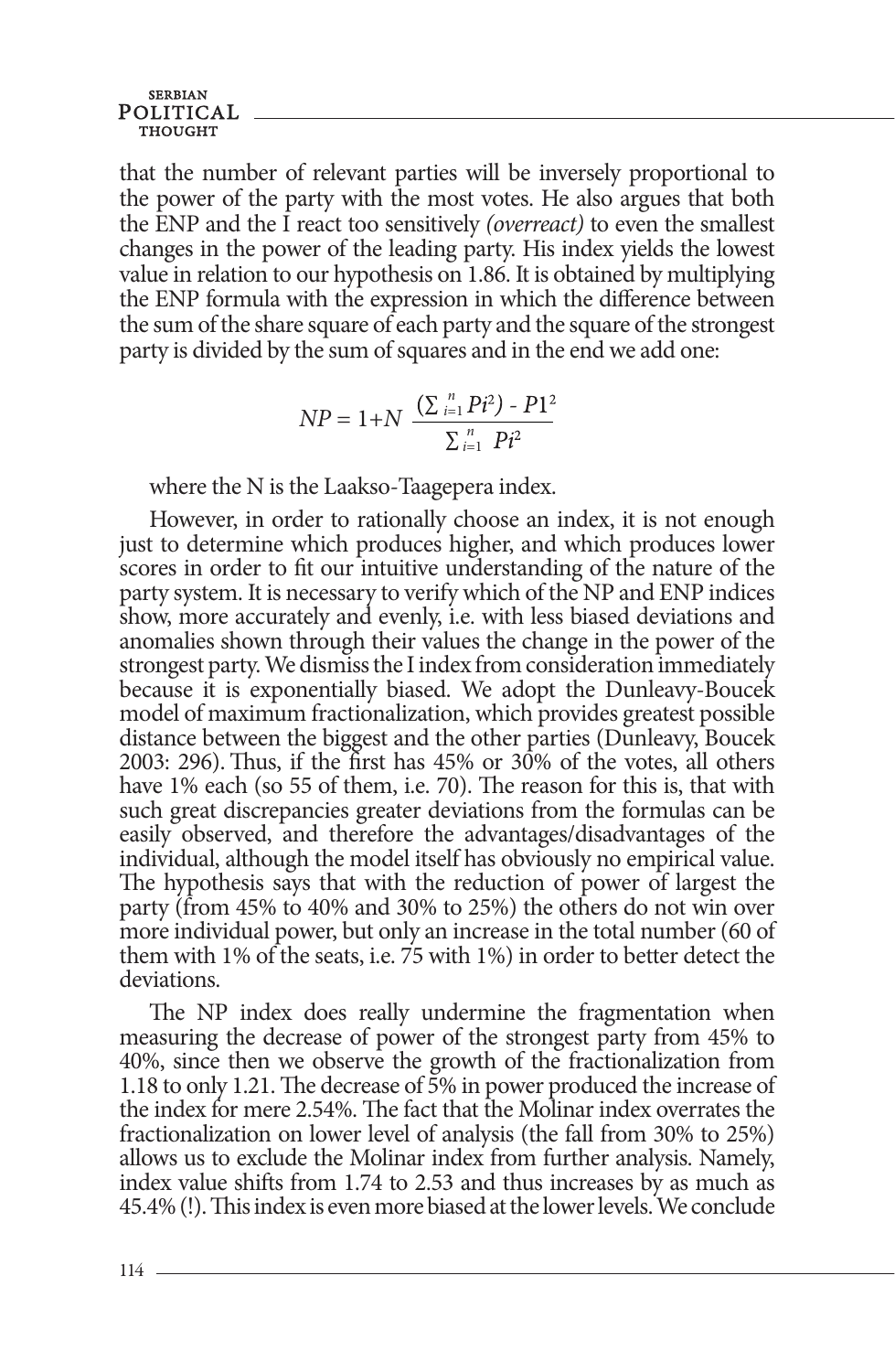that Molinar observed the importance of the largest party for the index very correctly, but however, he created a completely wrong formula.

The ENP index also shows anomalies, judging by the diagram in the paper of the aforementioned duo Dunleavy-Boucek. Although it does not shift from strict undermining to a strong overrating of fractionalization as Molinar's model, but rather gravitates to constant overrating, this index does not do so in equal intensity. In some segments of the strongest party power scale (<50%), which produces the variation in the values of ENP, we alternately observe: strong and growing bias toward fragmentation while approaching lower levels (<<50%) on one hand, and almost stagnation towards the same on the other. Dunleavy and Boucek named this anomaly *kinks in the lower anchor points* (Ibid: 302). In order to correct these distortions they developed the (Nb) index which singles out the power of the largest party strength as does the NP, but in a slightly different formula:

$$
Nb = \left(\frac{1}{\sum_{i=1}^{n} S_i^2} + \frac{1}{S1}\right)/2
$$

where the *Si²* is the square of the share of the party *i*, and the *S1* is the share of the largest party.

We will now compare the ENP and Nb. With the fall of 5% of the largest party's power, the ENP increases the fractionalization from 4.86 to 6.02, which is a 23.86% increase in the index. The Nb will increase the index from 3.54 to 4.26, which is an increase of 20.33%. We see that on this level, that the ENP is still biased. The same happens at a lower level (the decrease from 30% to 25%), because the ENP increases the index from 10.3 to 14.28 or for 38.64%, while the Nb does that with the increase from 6.81 to 9.14 or for 34.21%, however now the bias of the ENP towards fractionalization has increased when compared to Nb for an additional 1%. Finally, how do we account for the fact that the Molinar index (share of votes) for the post-war Japan and Sweden gives an average index below 2, even though the Liberal Democratic Party of Japan had, for a significant period, less than  $50\% + 1$  of the votes, and the Swedish Social Democratic had above 50% of the votes only in 1968? On the other hands, Laakso-Taagepera, gives the average value of above 3 to the aforementioned party systems, which doesn't add up with the history of uninterrupted rule of Japanese liberals, i.e. the 50 years of rule of the Swedish SDP starting from the post-war 60s. In the second part we use the most appropriate formula for the relevant number of parties Nb and the Dunleavy-Boucek index.

However, it is necessary to point out one exception in which we will not be using the Nb formula. When one party has absolute majority, it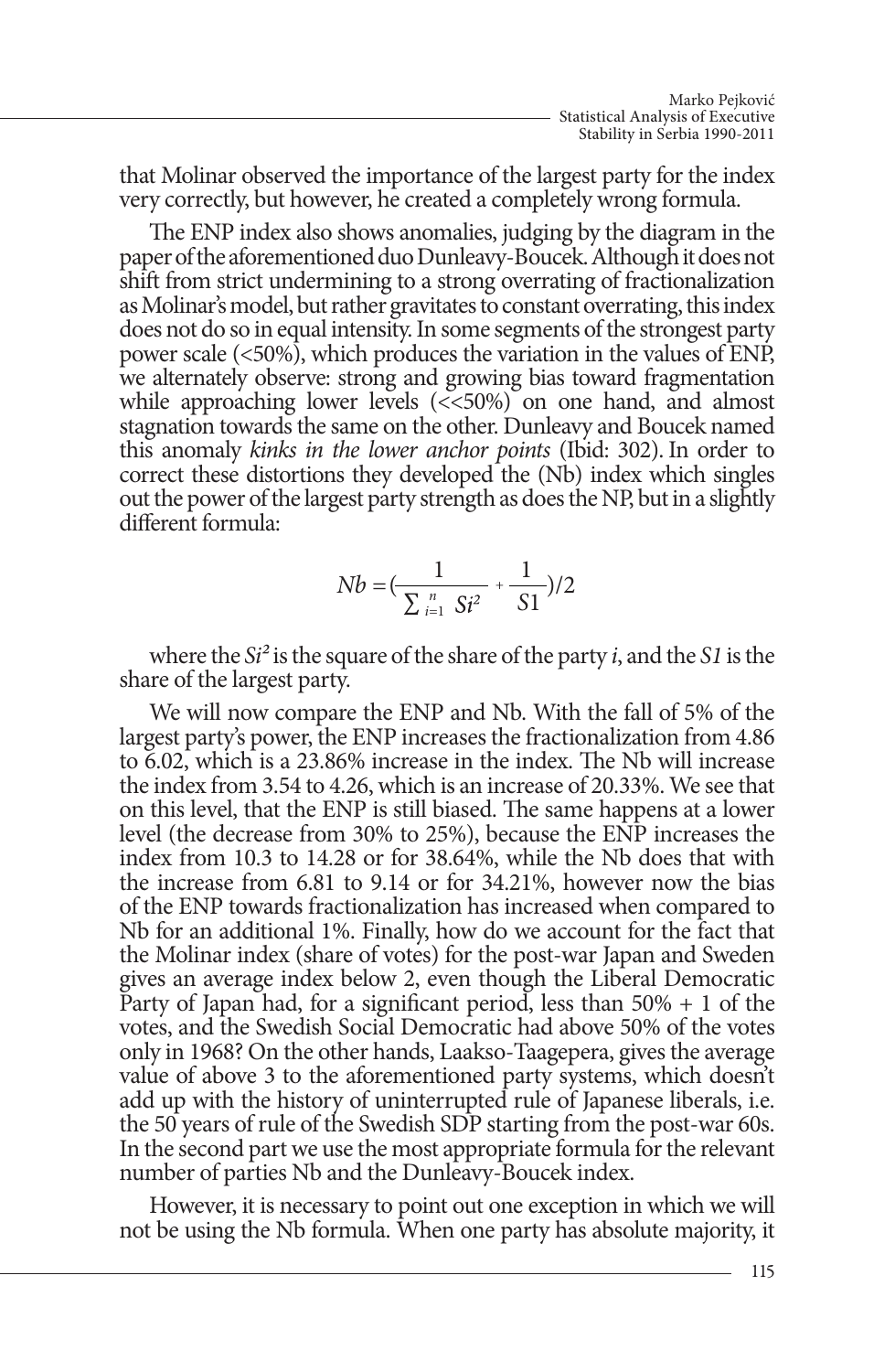is intuitively clear that the index has to be 1 because there is no other mathematical combination that would allow other parties to form a government without the first party. In this case the previously mentioned formulas never give the result 1. The ENP goes so far, that with the distribution between parties (53-15-10-10-10-2%) gives the index value of 3.00 (!). This inconsistency was recognized by Taagepera as well, who suggested adding an *additional indicator* of the largest share index (*largest component approach* - N∞) to the ENP (Taagepera 1999: 497). And according to a very simple formula:

$$
N \infty = \frac{1}{p!}
$$

where *p1* is the share of the largest party.

However,  $N \infty$  just lowered the result below the 2. The NP is the closest to 1, but as Taagepera correctly observes in his work, once a party exceeds 50%, is it really important whether it has 53% or 57%? Over 57% and the ENP decreases below 2. Only the Dumant-Caulier *effective number of relevant parties* (ENRP) solves the problem as the quotient of 1 and the Banzhaf index (Dumont, Caulier, 2011: 19):

$$
ENPR = \frac{1}{\sum_{i=1}^{n} \beta i^2}
$$

The first government after the multi-party elections in 1990 was formed by only one party – the SSP, and we can calculate that during their mandate the fractionalization was only 1.

### **Executive Stability in Serbia (1990-2011)**

Lijphart pointed out that government stability can be measured by the average duration of the "cabinet" (Lijphart 2008: 176). We will calculate the mandate of the government in months (see Table 1). The end of one government and beginning of a new government can be measured in two ways. The first implies that the government lasts as long as its party composition does not change, while the second considers these events crucial in marking of the end/ beginning of a cabinet: elections, the change of the Prime Minister and the coalition status - the minimum, minority and majority win (Lajphart 2003: 162). The other way is specific and more precise, however we will mention two exceptions. The change of the Prime Minister without any constructive no confidence vote shall not be interpreted as the end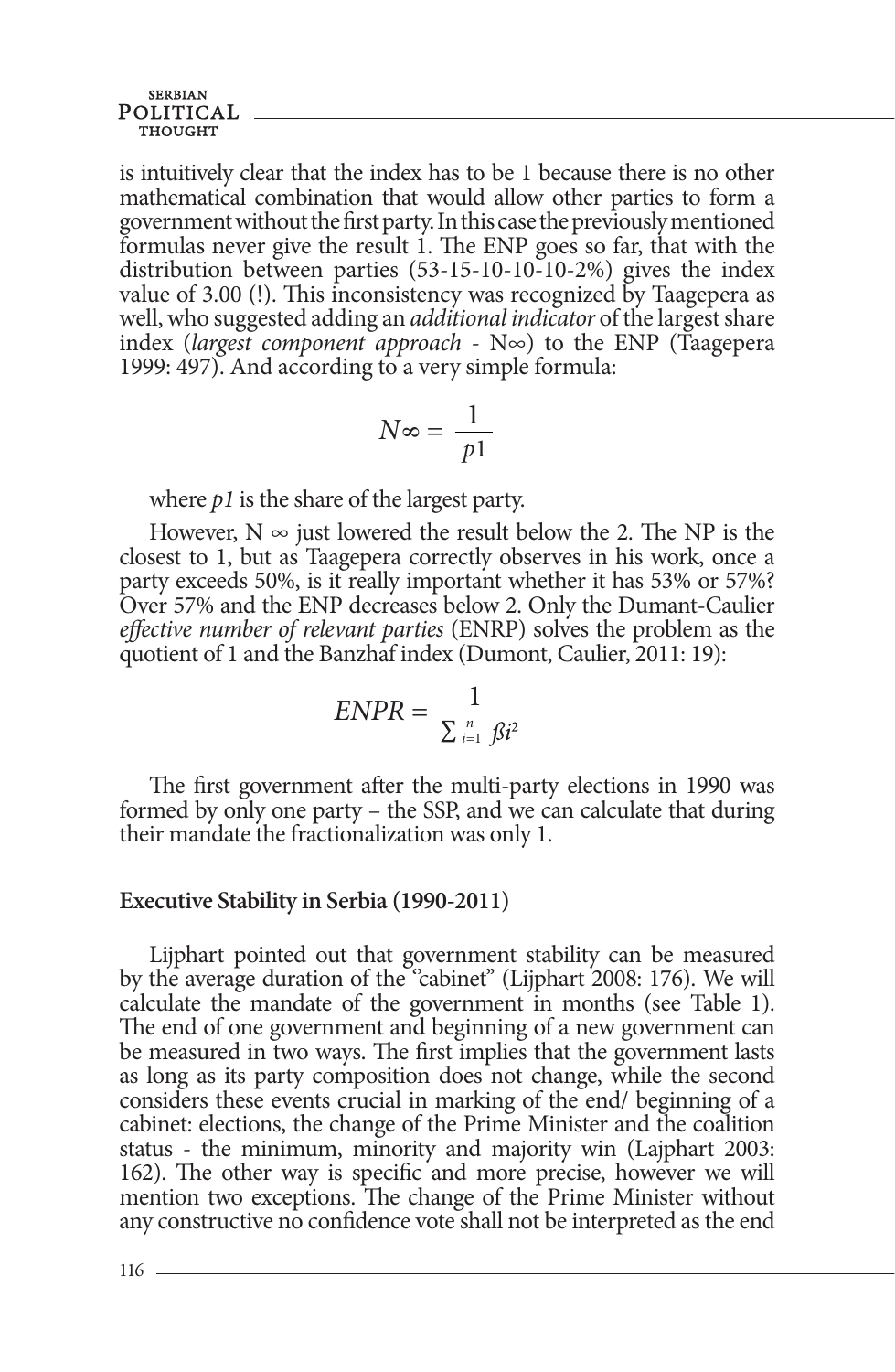of a government mandate. The first government in which Radoman Božović replaced Radoslav Zelenović belonging to the same party and the post-October government in which Zoran Živković (DP) replaced the deceased Zoran Đinđić (DP) we count as one. The changes in the composition of a broader coalition will be ignored, in case some parties have decided to leave the government, and they did not have the capacity to overthrow it in the parliament. The termination of the DPS and the DOP coalition has not led to the creation of a new government, and ultimately, the status of the coalition remained unchanged. Also, we will assume that the current government of the Prime Minister Mirko Cvetković lasted while this paper was updated, that is until April 15th, 2011. After the correlation we will conclude whether the extension of the deadline would seriously affect the research. The provisional government of Milomir Minić in 2000, will not be analyzed due to irregular circumstances.

| Elections   1990.   1992.   1993.   1997.   2000.   2003.   2007.   2008. |                |    |                    |       |
|---------------------------------------------------------------------------|----------------|----|--------------------|-------|
| Mandate 24                                                                | $13.25 \pm 48$ | 31 | $37,22$ 38,38 13,7 | 33,26 |

Table\* 1

In calculating the index, we will take each party into account separately, regardless of the size and coalition agreements in accordance with the introductory paragraph on the study of the unitary actors and the political ''indifference'' approach. Although ideological moments in Serbia played a role in the formation of the government, there were unexpected turns such as when the far-right parties supported the socialist government, and MPs from DEMOS refused to bring down the government, through forming the government in coalition with the SSP and the New Democracy and the termination with DEMOS, the dissolution of the Coalition of Vojvodina, the current coalition with once used very antagonized DP and SSP. There are no arguments that would encourage us a priori to consider any coalition a unified actor and exclude the possibility of termination of the coalition after the elections. The stability of government is not affected only by the number of coalitions, but rather the number of parties *within* the coalition.1

<sup>1</sup> Dijana Vukomanović uses the approach of calculating all mandates of all the parties individuall, even though she uses the ENP index, see more: Vukomanović, D. (2005) ''Dinamika partijskog sistema Srbije (1990-2005)'', *Srpska politička misao*, 14 (1-2): p. 36. \*from: Milan Jovanović, *Političke institucije u političkom sistemu Srbije*, IPS, Belgrade, 2008, pg. 320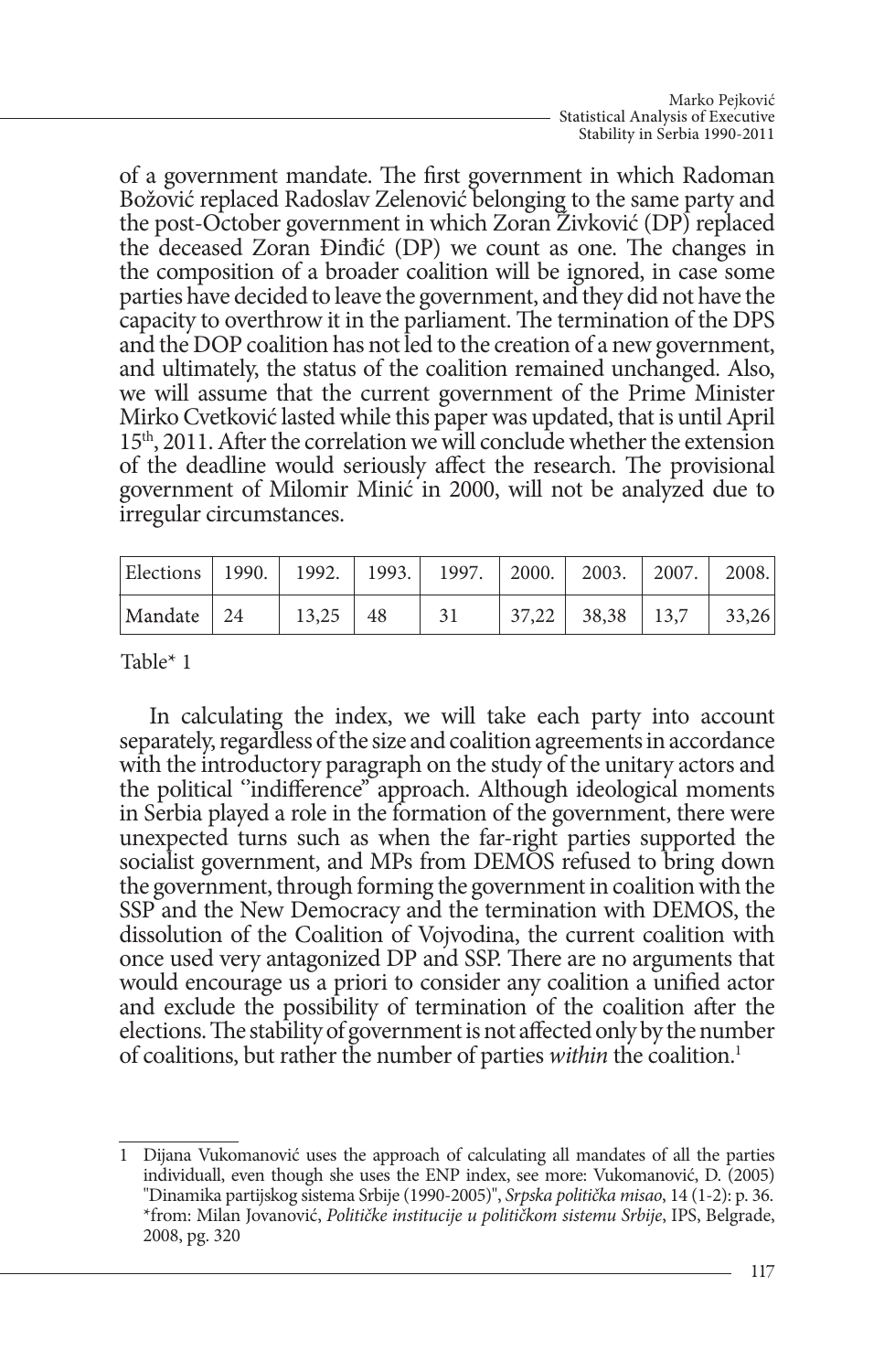| *Nb1990   Nb1992   Nb1993   Nb1997   Nb2000   Nb2003   Nb2007   Nb2008 |      |      |      |      |      |      |
|------------------------------------------------------------------------|------|------|------|------|------|------|
|                                                                        | 3.12 | 2.67 | 3.39 | 7.22 | 4.06 | 4.33 |

Table 2

Now, it only remains to cross-reference the data from the table and calculate the Pearson correlation coefficient (r). Then perform the guidance test of the null hypothesis (one tailed), as we started from the assumption that the increase in the fragmentation causes shorter government mandate and then to determine the level of significance of correlation. The average government mandate lasts for 29.85 months, while the average fractionalization is 3.72. On the grounds of these data we obtained the following coefficient:

### $r = +0.2$

What immediately attracts attention is the low level of correlation that makes it weak. In order for the correlation to be at least moderately high, the value of 0.3 is required. Yet, what is most surprising is the positive sign of the correlation. At first glance it seems that the greater fractionalization of the party, the longer and more stable the government in Serbia (!). However, apart from low-value coefficient, which does not allow us to say anything more exact, the lack of statistical significance prevents us from the performance of the relevant statistical conclusion. In the guiding test we cannot reject the null hypothesis, or confirm an alternative, since the signs of the perceived and received correlation do not match. However, even if we did get a negative correlation of such low value, it would not have passed the significance test. Since the number of the relation is  $N = 8$ , and the degree of freedom is  $df = N$  $- 2 = 6$ , the critical r value in order for the correlation to be significant at the 0.05 level, is 0.621, meaning that the coefficient must be higher than that number (Hinton 2004: 372). Even if we did perform the nonguiding test (two tailed test) the coefficient would not have reached the even higher critical r value of 0.7. We think that we could give tentative conclusions by pairing the deviation variables from the total average.

| elections                                         | 1990.   | 1992.  | 1993.   1997.   2000.   2003.   2007. |  |                                                             | 2008.   |
|---------------------------------------------------|---------|--------|---------------------------------------|--|-------------------------------------------------------------|---------|
| mandate<br>deviation                              | $-5.85$ |        |                                       |  | $\vert$ -16.6 $\vert$ +18.15 +1.15 +7.37 +8.53 -16.15 +3.41 |         |
| $ \text{fractionalization} _{-2.72}$<br>deviation |         | $-0.6$ | $-1.05$                               |  | $-0.33$ + $+3.5$ + 0.28 + 0.34                              | $+0.61$ |

Table 3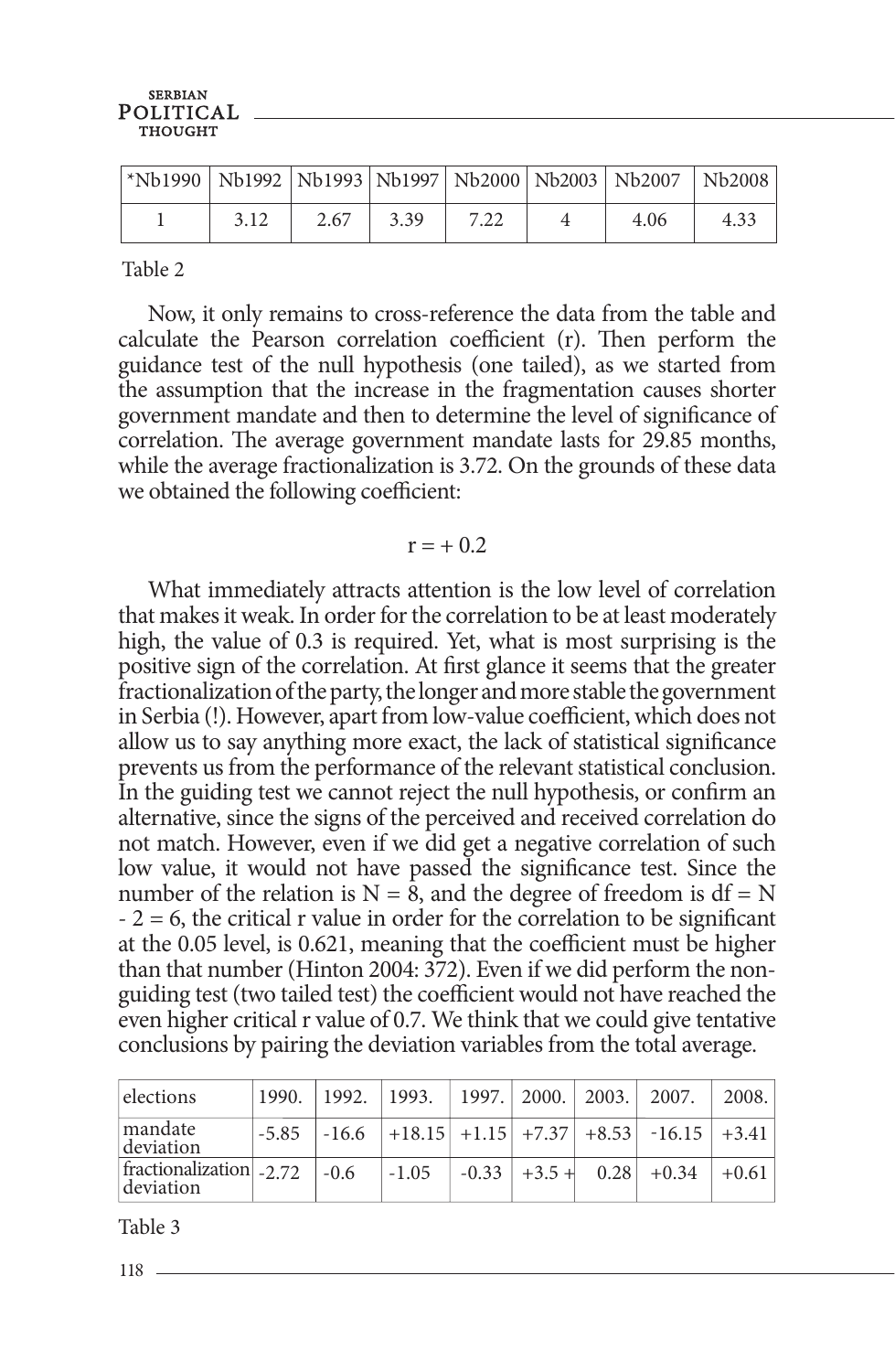Regardless of the fact that N is only eight, from Table 3, we can see best that in most pairs (5 / 8) both variables have the same sign. The negative correlation trends in the period before 2000 are even more emphasized, since we have two pairs with different signs. The decrease in the fragmentation of 14.4% in 1993 compared to 1992 existed with the 34.7 months long government, while the index growth of 27%, in 1997 compared to the previous one is connected with the government that lasted 15 months shorter. On the other hand, the fractionalization growth of 112%, in 2000 has been paralleled by the extension of the mandate for 6.2 months, and almost a double decrease of the fragmentation in correlation with a month longer government in 2003. It was only in 2007, that the slight increase of the index did exist along with a mandate reduction of well over two years (!). In 2008, 6% greater fragmentation resulted 19.5 months longer government term. As we can see, if we had full information about the Cvetković cabinet's term we would get a slightly higher value of the coefficient  $r (+)$ , the statistically negligible for the correlation strength. But even if we did have a strong positive correlation, and passed all tests, yet we would not dare to accept it in any other way than as a complete anomaly in political life, because it is impossible for Serbia who is out of the framework of all organized and stable European political systems and practices and thereby regard its political life as sufficiently institutionalized. It's hard to explain a possible positive correlation with the inexperience of the new political elite in an uncertain period of transition. As demonstrated by comparison of fragmentation and the stability of governments in Poland, the Czech Republic and Hungary, a small number of relevant parties produced stable governments, if we do not observe the Polish coalition *AWS - Electoral Solidarity Action* as an actor (Nikolenyi 2004: 132), just as we have done.

# **Prospects for Government Stability in the Poisson Model**

Even though we still hadn't had a chance to use regression to *predict*  the duration of the mandate of the Serbian government, in this section, we will show which mathematical - statistical formula we could use when in Serbia the relationship between stability and the fractionalization of a government was properly correlated, as a start.

One of the first political scientists primarily tried to measure the stability of the government only in a stochastic manner (randomness). That is, government stability is a phenomenon that does not depend on some explanatory (independent) variables that are known *ex ante*,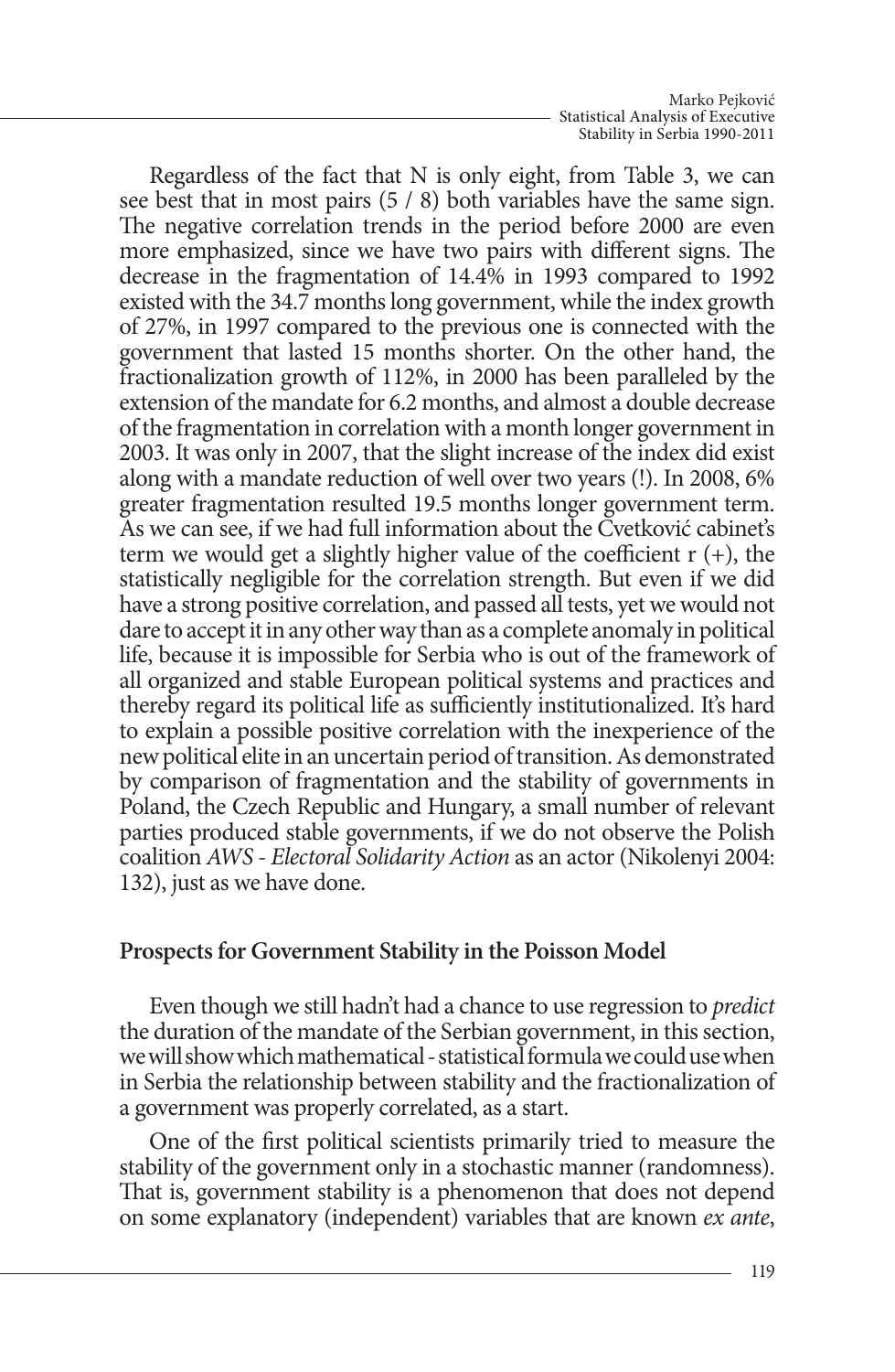but only from the moment of coincidence, which can be caused by war, assassination, major economic crises and the like (Warwick, T. Easton 1992: 123). First, we should determine the probability distribution curve *f(t)* in which in one place at the moment *t* an event occurs. It can be shown in the form of function integral:

$$
\int_{-\infty}^{+\infty} f(t) \ dt = 1
$$

and its values shift from 0 to 1 in time intercepts *∂t*.

The cumulative distribution function F*(t)* is associated with this, which is in fact the probability that the fall of the government will occur at some point in time  $T \le t$ , and can be present in the same form as the integral distribution  $f(t)$ , except that its span is from  $-\infty$  to *t*, e.g. from 0 to *t*. Then the function of ''survival'' (*survival function*) of government is  $S(t) = 1 - F(t)$ , if the probability that the government will fall before time *t* is little, the probability of survival after *t* is higher. The quotient between  $f(t)$  / S  $(t)$   $| f(t)$  / 1 - F  $(t)$  is the hazard rate  $\lambda(t)$ , which we will explain later. The stochastics measures the probability of "time", which is based on the exponential distribution. It is similar to Poisson "event" distribution in some interval *t*. If you want to know the probability that the government will fall three times in a span of 6 years, if the average number of governments that fall within this range is 4, we use the Poisson formula:

$$
f(x; \lambda) = \frac{\lambda^x}{x!} e^{-\lambda}
$$

Where the  $\lambda$  is the number of government collapses on average, so it is 4, and the *x* moves in the range (0-3) and represents each collapse individually, conclusive with the final collapse whose probability we are interested in most. When all probabilities for every individual collapse, we get the probability of our case which is  $P \approx 43,3\%$ .

Unlike the Poisson, the exponential distribution does not measure the probability of the number of events (*events count*), but rather the probability of time flow to or from an event (single) in the moment t, so it has a slightly different form:

$$
f(t)=\lambda e^{\lambda t}
$$

120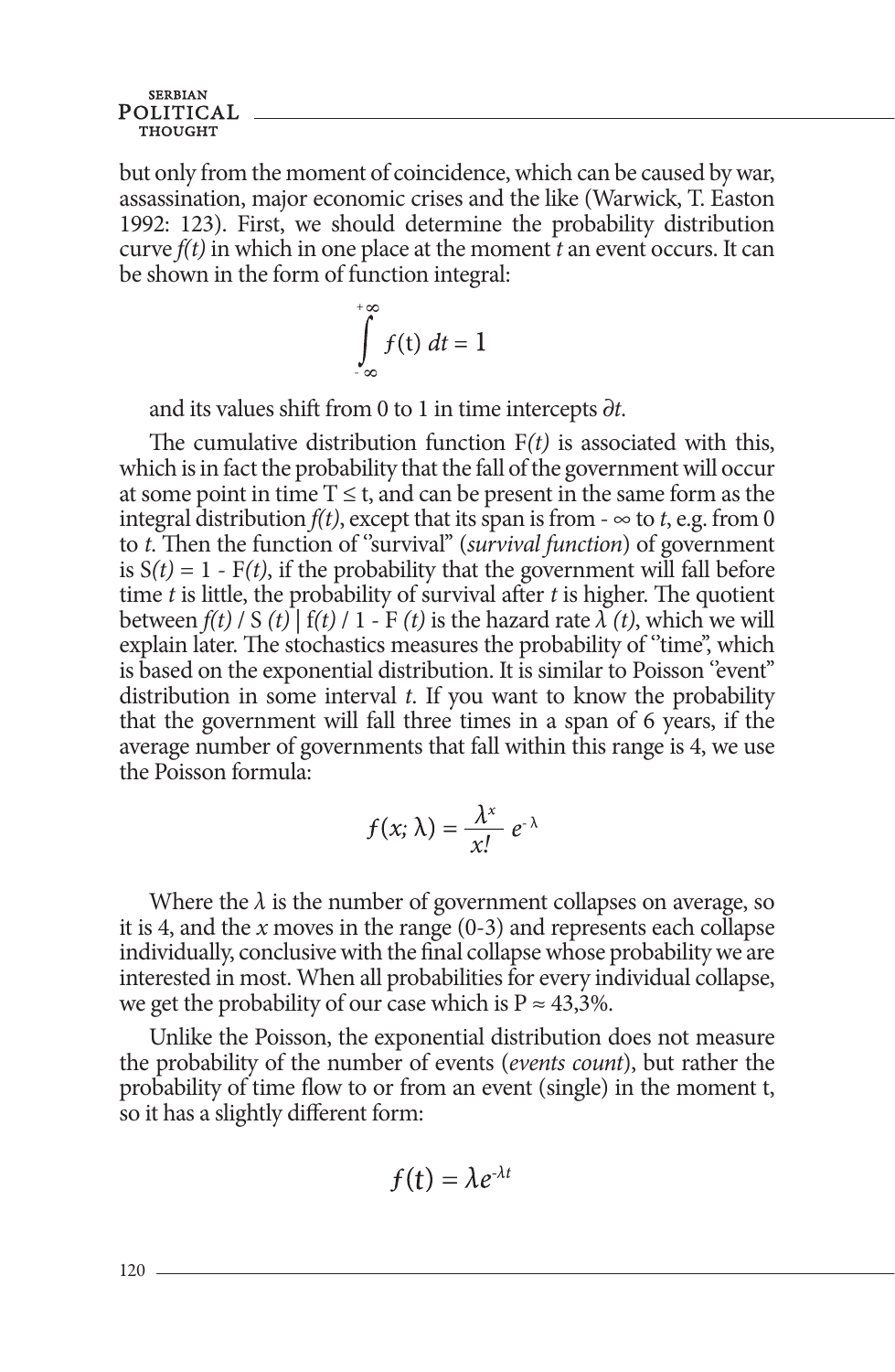which is a commonly known expression for the exponential distribution of probability. Here *λ is the hazard rate*, an average rate of events (in this case) per time unit and has the value  $\lambda = 1/\mu t$ , where  $\mu t$  is the average event time, and since in our research t i*s a*lways more than 1, than the value is less than 1(!). The proof for this equation is the MLE statistical method, (*Maximum likelihood estimation*) 21 which finds the hazard rate in the form of a coefficient. If we have the average of samples of the government mandate, than that coefficient is the one that maximizes the probability of our sample which can be written like this:

$$
f(t1,t2,...t n) = \lambda e^{\lambda t} \lambda e^{\lambda t 2} ... \lambda e^{\lambda t n} = \lambda^{n} e^{\lambda} \sum_{i=1}^{n} T i
$$

So we write this function in the *ln* form, then we take the derivate according to  $\lambda$  and equate the expression with 0, because if we have no curve slope according to  $\partial \lambda$ , we know this is the maximum:

$$
\mathrm{In}L(\lambda)=\mathrm{n} \ \mathrm{In} \ (\lambda)-\lambda \ \Sigma \ _{i=1}^{n} \ Ti \ \mid \ \frac{\mathrm{n}}{\lambda}-\Sigma \ _{i=1}^{n} \ Ti=0
$$

And we add, under the condition that the other derivate is negative, which is the case:

$$
\frac{\partial^2 \text{In } L(\lambda)}{\partial \lambda} = n - \lambda \sum_{i=1}^n T_i = -\lambda
$$

from which follows, by substitution from the penultimate expression that the  $\lambda = 1/\mu t$ , because the sum  $Ti = n \cdot \mu t$ . If the  $\mu t$  of the Serbian government is 29,85 months, then  $\lambda = 0.033$ . This unit is constant regardless of the *t* in the exponential distribution which is derived from  $\lambda(t) = (t) / 1 - F(t)$ , and if the formula for the cumulative *exp* distribution is:

$$
F(t) = 1 - e^{-\lambda}
$$

than

$$
\lambda(t) = \lambda e^{\lambda t} / 1 - (1 - e^{\lambda t}) = \lambda e^{\lambda t} / e^{\lambda t} = \lambda
$$

<sup>2</sup> Procedure described at: http://www.weibull.com/hotwire/issue33/relbasics33.htm (11.2.2011);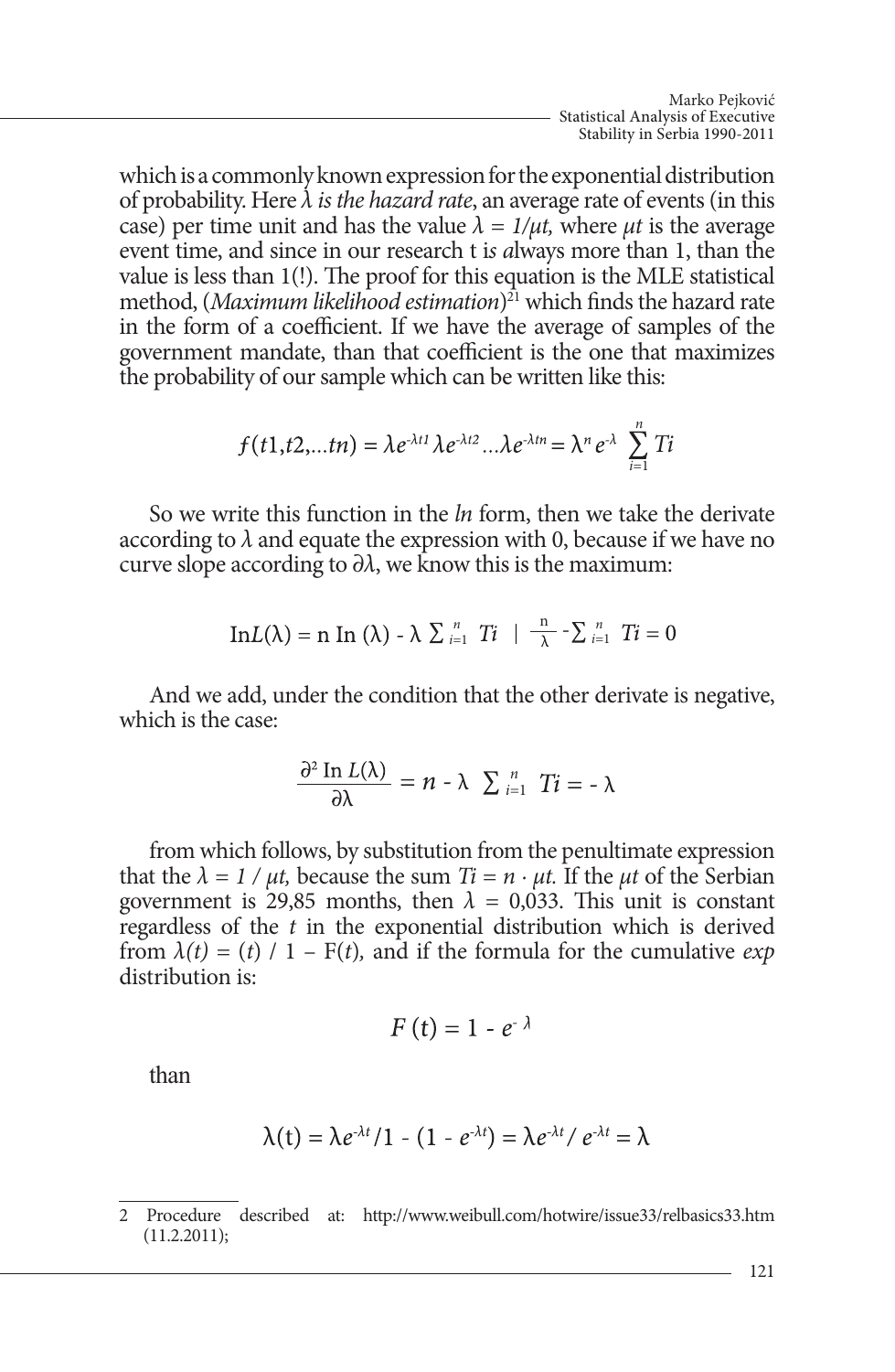Finally, when we are calculating the probability that the Serbian government will collapse in the 20th month (having in mind that  $\lambda =$ 0,033, then by using the exponential  $F(t)$  we get P  $\approx$  48%, and when we are measuring probability  $S(t)$ , that the government will last through a full mandate than  $P \approx 20\%$ . These methods, apart from providing us with the probability in percentages, do not enable us to predict the mandate variables of the government in the unit of time, they have not shown the more significant complementarity with the practice, since they were confirmed in only 4 systems even though they were used in twelve systems (Warwick, T. Easton 1992: 125). In order to predict the length of the government mandate, we use regression analysis. However, linear regression is not a good solution since it could produce negative results, if we have negative regression coefficients (like in the case of the negative correlation), while the solution of this problem by logging the regression variables produces much larger standard errors in relation to the Poission regression (King, 1988: 845, 852).

Poisson regression is somewhere halfway between the linear regression and stochastic models we described. Authors who have applied this procedure for the first time in political science - King, Alt, Burns and Laver wanted to include the random fall of the government through punctual events and to include in the regression model the influence of familiar variables that affect the dissolution of the cabinet, such as the polarization, the length of post-election negotiations to form a government and party system fractionalization (King et al. 1990: 848). Instead of the regression formula, the impact of any future independent variables *Xi* (fractionalization) on the dependent *Yi*  (government mandate) has to be linear and equal to the product *Xiβ*  (the regression coefficient  $\beta$ ), these authors suggest that the impact should be expressed in the formula for the Poisson regression:

$$
E(Yi) \approx e^{(xi\beta)}
$$

Where the *Xi*, is the *i* value of the fractionalization, while *β* obtained in the same manner as the hazard rate, and the quotient of number 1 and the average fractionalization from the sample is negative only if there is a negative correlation between the variables. The stochastic trail lies in the similarity with the S(*t*) *survival* formula that we have shown previously, with the difference that *Xi* doesen't have to be only a time variable, and *β* does not need to be negative like the S(*t*)λ. The full form of the Poisson regression: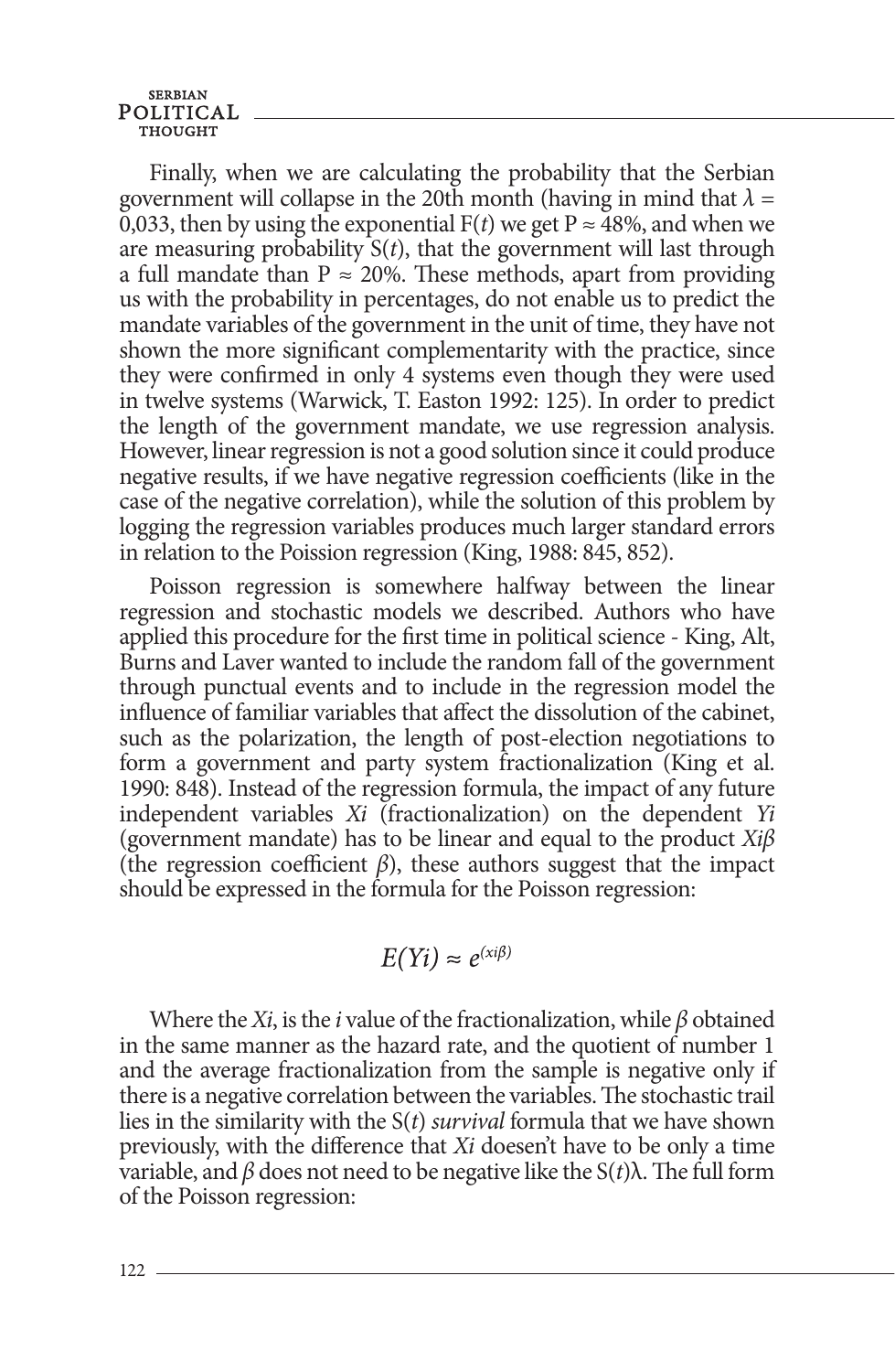$$
Yi \approx e^{(\beta 0 + \beta 1x1 + \beta 2x2...)} \approx e^{\beta 0} e^{\beta 1x1} e^{\beta 2x2...}
$$

Is actually a linear regression as a degree of the *e* constant and since the Poisson regression is written in the *ln* form as well *ln*(*Yi*) = (*β0+ β1x1+ β2x2...),* the Poisson regression is also called *log linear.* Our work is based on the study of relations of the party parliament fractionalization and the government stability as dependent variable, thus the aforementioned formulas may be simplified and represented as:

$$
Yi \approx e^{(\beta 0 + \beta Xi)}
$$

where *β0* is the regression constant and is found from the upper expression as an unknown, if we have an average mandate of a governments  $\mu$ *Y*, average fractionalization  $\mu$ *X*, and we know that  $\beta$  =  $\frac{1}{\mu}$  /  $\mu$ X. If we had data on the negative correlation,  $\beta$  would be negative. Finally we make a simulation. If we assume that the data  $\mu$ *Y* = 29,85 and the  $\mu X = 3.72$  we got the second part are highly negatively correlated, we have to ask how long the new government will last, if the current fractionalization of the parliamentary parties is 3? Using the formula above we get that  $Y \approx 36$  months. The second formula offered by the authors *(King et al.)* indicates how long or how short the next government in relation to the previous will be:

$$
\Delta Y \approx \beta \cdot \Delta X \cdot \mu Y
$$

where the  $\Delta X$  is the difference between the new and the previous fragmentation index. If the new index is 4, and the previous one 2,5 then  $\Delta Y \approx -12$ . The new government will be approximately a year shorter.

## **Concluding Observations**

On the basis of the results of this study, we conclude that the parties could provide high stability of political institutions such as government, only by previously strictly dividing the departments between themselves, by becoming the absolute masters in their work domain. It seems that the thesis on the feudalization of government is really true. For, in these circumstances, the probability that a real conflict should break out within the government about the harmonization of government policies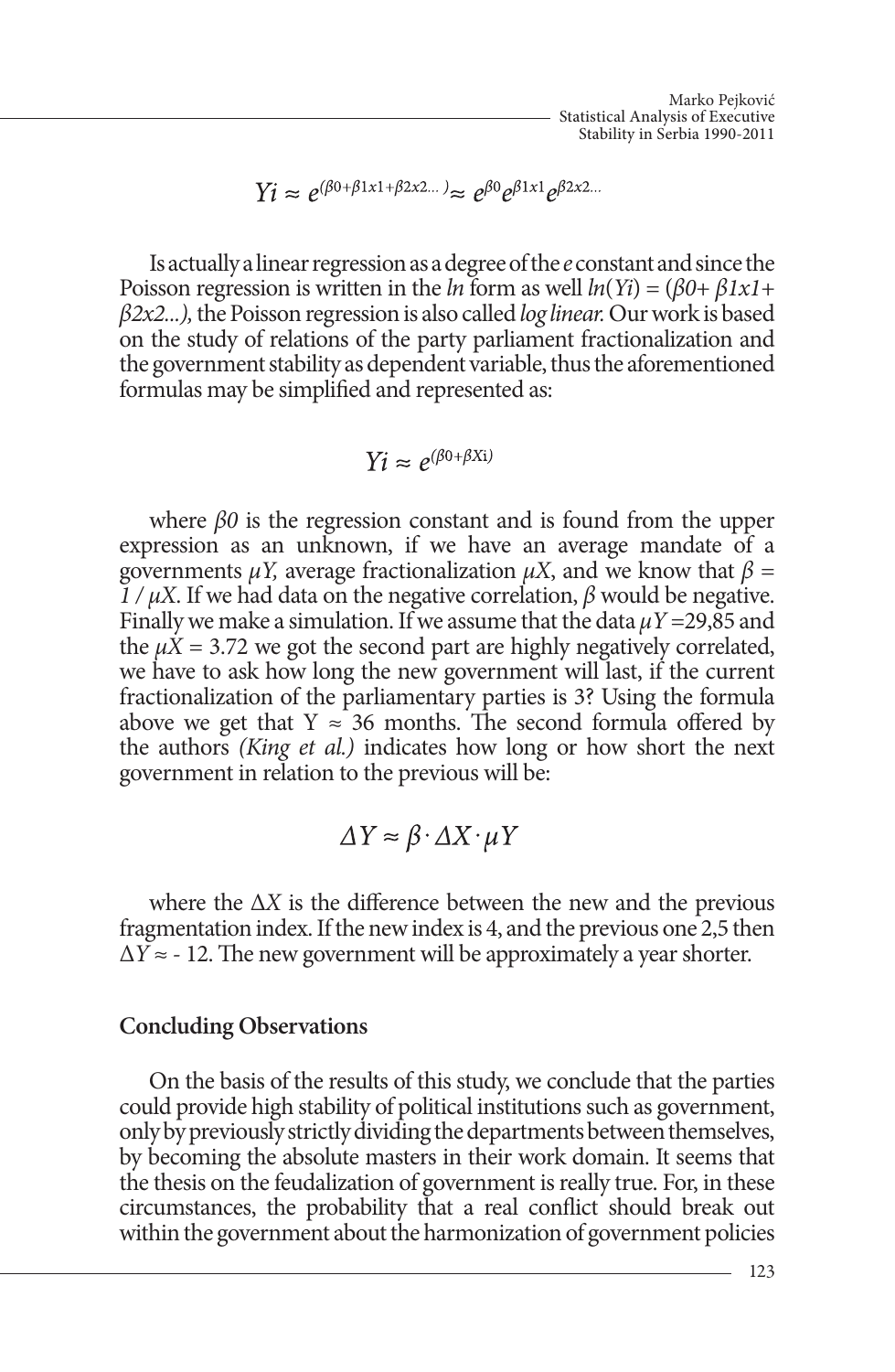rapidly reduces. This constellation has no direct effect on the stability of the government, but it certainly has broader structural effects on the environment of the political system (to remind ourselves that the political relations of medieval feudalism were very stable, but then the societies were behind in many areas, especially economic). The solution is not to form a government with two largest parties by using election laws, not only because there are no structural conditions for the existence of the bipartite system (like in the U.S.), but also due to the fact that we got a government composed of two fiefdoms (which is even more dangerous because of the reduced possibility of control). As long as the number of parties is really not the reason for the ongoing crisis and overthrow of governments, governments and their work methods should be improved. The Prime Minister would have to have greater authority to coordinate departments to lead a coherent and systematic policy.

# **Bibliography**

- Vukomanović, D. (2005) ''Dinamika partijskog sistema Srbije (1990-2005)'', *Srpska politička misao*, 14 (1-2): 29-52.
- Dumont, P. & Caulier, J. F. *The "Effective Number of Relevant Parties": How Voting Power Improves Laakso-Taagepera's Index*; http://mpra.ub.unimuenchen.de/17846/ (15.02.2011)
- Dunleavy, P. & Boucek, F. (2003) ''Constructing the Number of Parties'', *Party Politics*, 9 (3): 291-315.
- Hinton, P. R. (2004) *Statistics explained*. New York: Routledge.
- Јovanović, M. (2008) *Političke institucije u političkom sistemu Srbije*. Beograd: Institut za političke studije.
- King, G. (1988) ''Statistical Models for Political Science Event Counts: Bias in Conventional Procedures and Evidence for the Exponential Poisson Regression Model'', *American Journal of Political Science*, 32 (3): 838-863.
- King, G. et al. (1990) ''A Unified Model of Cabinet Dissolution in Parliamentary Democracies'', *American Journal of Political Science*, 34 (3): 846-871.
- Kuster, S. Botero, F. (30.09 4.10. 2008) *''How Many is Too Many? Assessment of Party System Fragmentation Measurements with Data from Latin America''*, Ponencia para presentar en el 1 Congreso de la Asociación Colombiana de Ciencia Política, Bogotá.
- Laakso, M. & Taagepera, R. (1979) "Effective Number of Parties: A Measure with Application to Western Europe", *Comparative Political Studies,* 12  $(1): 3-27.$
- Lajphart, А. (2003) *Modeli Demokratije*, Beograd, Podgorica: Službeni list SCG, CID.
- Lijphart, A. (1990) "The Political Consequences of Electoral Laws 1945-85", *The American Political Science Review*, 84 (2): 481-496.
- Lijphart, A. (2008) *Thinking about Democracy Power sharing and majority rule in theory and practice*, London, New York: Routledge.